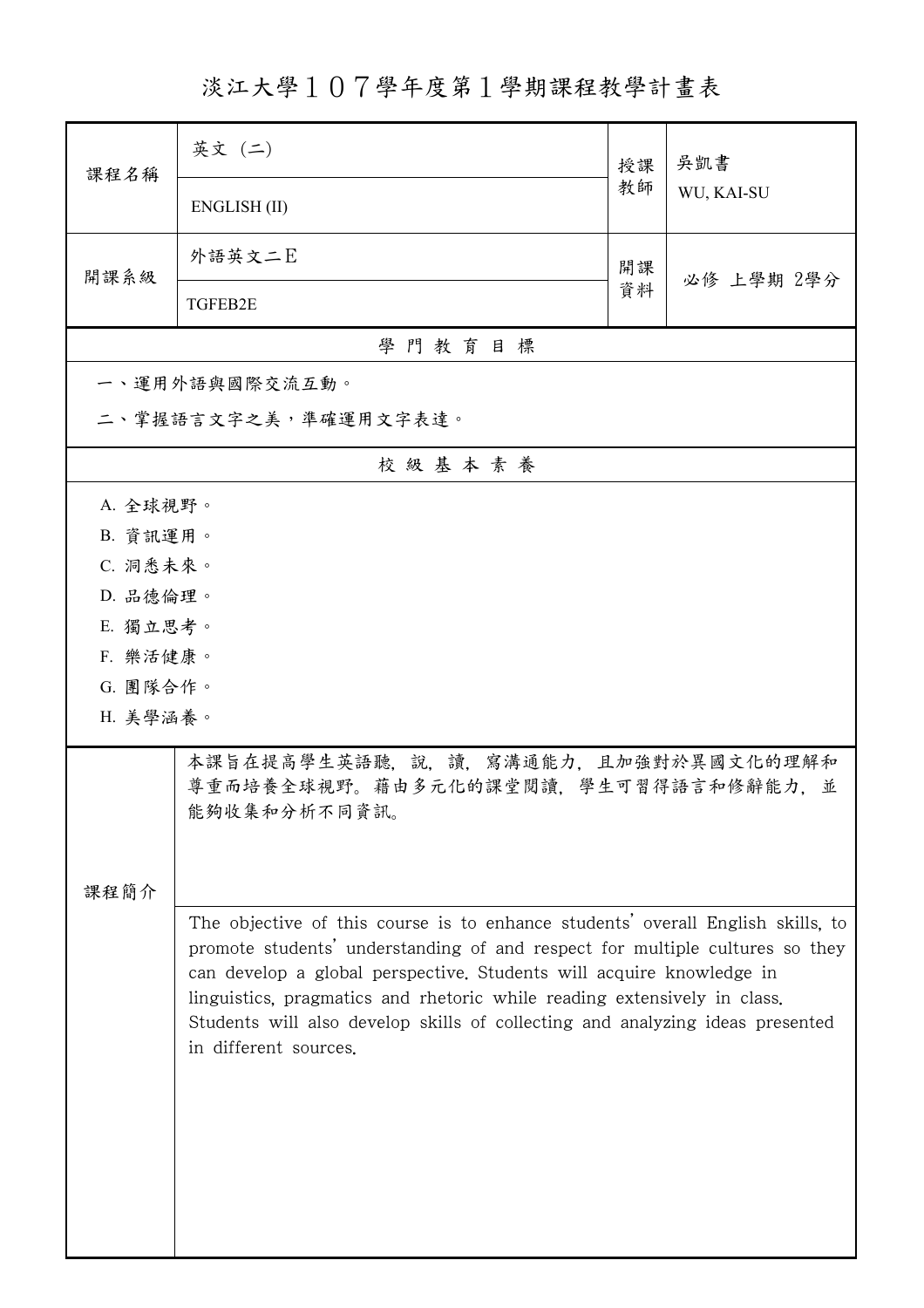本課程教學目標與目標層級、校級基本素養相關性 一、目標層級(選填): (一)「認知」(Cognitive 簡稱C)領域:C1 記憶、C2 瞭解、C3 應用、C4 分析、 C5 評鑑、C6 創造 (二)「技能」(Psychomotor 簡稱P)領域:P1 模仿、P2 機械反應、P3 獨立操作、 P4 聯結操作、P5 自動化、P6 創作 (三)「情意」(Affective 簡稱A)領域:A1 接受、A2 反應、A3 重視、A4 組織、 A5 內化、A6 實踐 二、教學目標與「目標層級」、「校級基本素養」之相關性:

 (一)請先將課程教學目標分別對應前述之「認知」、「技能」與「情意」的各目標層級, 惟單項教學目標僅能對應C、P、A其中一項。

 (二)若對應「目標層級」有1~6之多項時,僅填列最高層級即可(例如:認知「目標層級」 對應為C3、C5、C6項時,只需填列C6即可,技能與情意目標層級亦同)。

 (三)再依據所訂各項教學目標分別對應其「校級基本素養」。單項教學目標若對應 「校級基本素養」有多項時,則可填列多項「校級基本素養」。

(例如:「校級基本素養」可對應A、AD、BEF時,則均填列。)

| 序              | 教學目標(中文)                   |                                                                       | 教學目標(英文)                                                                                                                                                                                                                                                                                                                 | 相關性            |                                                              |  |
|----------------|----------------------------|-----------------------------------------------------------------------|--------------------------------------------------------------------------------------------------------------------------------------------------------------------------------------------------------------------------------------------------------------------------------------------------------------------------|----------------|--------------------------------------------------------------|--|
| 號              |                            |                                                                       |                                                                                                                                                                                                                                                                                                                          | 目標層級           | 校級基本素養                                                       |  |
| $\mathbf{1}$   | 用字。                        | 1. 運用英語自我介紹、對話, 提<br>出問題或說出感想。<br>2. 書寫文法正確的英文句子。<br>3. 理解英文文章的大意、組織與 | 1. To help students use<br>English to introduce<br>themselves, carry out a<br>conversation, raise questions,<br>or express opinions.<br>2. To teach how to write<br>grammatically correct<br>sentences in English.<br>3. To help students<br>understand the main idea.<br>organization, and diction of<br>English texts. | C <sub>4</sub> | AH                                                           |  |
|                | 教學目標之教學方法與評量方法             |                                                                       |                                                                                                                                                                                                                                                                                                                          |                |                                                              |  |
| 序<br>號         | 教學目標                       |                                                                       | 教學方法                                                                                                                                                                                                                                                                                                                     | 評量方法           |                                                              |  |
| 1              | 用字。                        | 1. 運用英語自我介紹、對話, 提<br>出問題或說出感想。<br>2. 書寫文法正確的英文句子。<br>3. 理解英文文章的大意、組織與 | 講述、討論、賞析                                                                                                                                                                                                                                                                                                                 | 紙筆測驗、上課表現      |                                                              |  |
| 授課進度表          |                            |                                                                       |                                                                                                                                                                                                                                                                                                                          |                |                                                              |  |
| 週<br>欤         | 日期起訖                       |                                                                       | 內 容 (Subject/Topics)                                                                                                                                                                                                                                                                                                     |                | 備註                                                           |  |
| $\mathbf{1}$   | $107/09/10$ ~<br>107/09/16 | Orientation                                                           |                                                                                                                                                                                                                                                                                                                          |                |                                                              |  |
| $\overline{2}$ | $107/09/17$ ~<br>107/09/23 | Unit 1                                                                |                                                                                                                                                                                                                                                                                                                          |                |                                                              |  |
| 3              | $107/09/24$ ~<br>107/09/30 | Unit 1 (Continued)                                                    |                                                                                                                                                                                                                                                                                                                          |                | $09/24$ (一) 中秋節<br>Sep. 24, Mid-Autumn<br>Festival, No Class |  |
| 4              | $107/10/01$ ~<br>107/10/07 | Unit 1 (Continued)                                                    |                                                                                                                                                                                                                                                                                                                          |                |                                                              |  |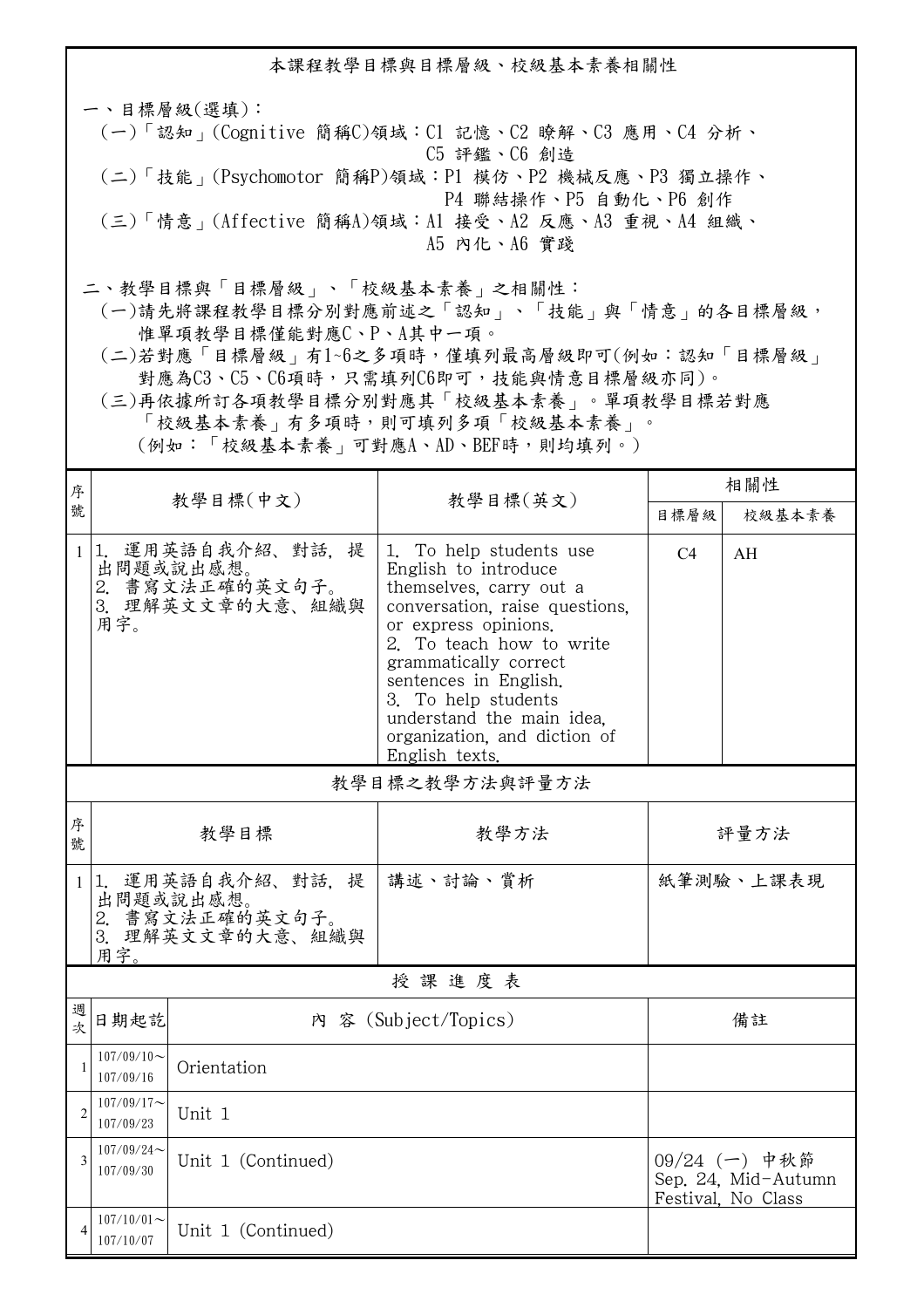| 5                                                            | $107/10/08$ ~<br>107/10/14 | Unit 1 (Continued)                                                                                                                                                                                                                                                                 | 10/10 (三) 國慶紀念<br>日 Oct. 10, Double<br>Tenth Day, No Class                                                               |  |
|--------------------------------------------------------------|----------------------------|------------------------------------------------------------------------------------------------------------------------------------------------------------------------------------------------------------------------------------------------------------------------------------|--------------------------------------------------------------------------------------------------------------------------|--|
| 6                                                            | $107/10/15$ ~<br>107/10/21 | Unit 2                                                                                                                                                                                                                                                                             |                                                                                                                          |  |
| 7                                                            | $107/10/22$ ~<br>107/10/28 | Unit 2 (Continued)                                                                                                                                                                                                                                                                 |                                                                                                                          |  |
| 8                                                            | $107/10/29$ ~<br>107/11/04 | Unit 2 (Continued)                                                                                                                                                                                                                                                                 |                                                                                                                          |  |
| 9                                                            | $107/11/05$ ~<br>107/11/11 | Review                                                                                                                                                                                                                                                                             |                                                                                                                          |  |
| 10                                                           | $107/11/12$ ~<br>107/11/18 | 期中考試週                                                                                                                                                                                                                                                                              |                                                                                                                          |  |
| 11                                                           | $107/11/19$ ~<br>107/11/25 | Unit 3                                                                                                                                                                                                                                                                             |                                                                                                                          |  |
| 12                                                           | $107/11/26$ ~<br>107/12/02 | Unit 3 (Continued)                                                                                                                                                                                                                                                                 |                                                                                                                          |  |
| 13                                                           | $107/12/03$ ~<br>107/12/09 | Unit 3 (Continued)                                                                                                                                                                                                                                                                 |                                                                                                                          |  |
| 14                                                           | $107/12/10$ ~<br>107/12/16 | Unit 4                                                                                                                                                                                                                                                                             |                                                                                                                          |  |
| 15                                                           | $107/12/17$ ~<br>107/12/23 | Unit 4 (Continued)                                                                                                                                                                                                                                                                 |                                                                                                                          |  |
| 16                                                           | $107/12/24$ ~<br>107/12/30 | Unit 4 (Continued)                                                                                                                                                                                                                                                                 |                                                                                                                          |  |
| 17                                                           | $107/12/31$ ~<br>108/01/06 | Review                                                                                                                                                                                                                                                                             | 12/31 (一) 調整放<br>假; 01/01 (二)<br>開國<br>紀念日 Dec. 31,<br>Extended Holiday, No<br>Class Jan. 1, New<br>Year's Day, No Class |  |
| 18                                                           | $108/01/07$ ~<br>108/01/13 | 期末考試週                                                                                                                                                                                                                                                                              |                                                                                                                          |  |
| 修課應<br>注意事項                                                  |                            | 依據淡江大學學則第六章第三十八條規定:學生經核准請假而缺席者為缺課。未<br>經請假或請假未准而缺席者為曠課,缺課及曠課之處理規定如下:<br>曠課一小時,作缺課二小時論。<br>二、學生對某一科目之缺課總時數達該科全學期授課時數三分之一,經該科教師<br>通知教務處時即不准參加該科目之考試,該科目學期成績以零分計算。<br>三、學生因懷孕、分娩或撫育三歲以下子女,經核准之請假,致缺課總時數達該<br>科全學期或所修學分授課時數三分之一以上者,不受前二款之規定限制。並得視<br>科目性質以補考或其他補救措施彈性處理,補考成績並按實際成績計算。 |                                                                                                                          |  |
|                                                              | 教學設備                       | 電腦、投影機                                                                                                                                                                                                                                                                             |                                                                                                                          |  |
| Weaving It Together 4, 4th Edition by Milada Broukal<br>教材課本 |                            |                                                                                                                                                                                                                                                                                    |                                                                                                                          |  |
| 參考書籍                                                         |                            | 《話說淡水》 Let's Talk about Tamsui by Tamkang University Press                                                                                                                                                                                                                         |                                                                                                                          |  |
|                                                              |                            |                                                                                                                                                                                                                                                                                    |                                                                                                                          |  |